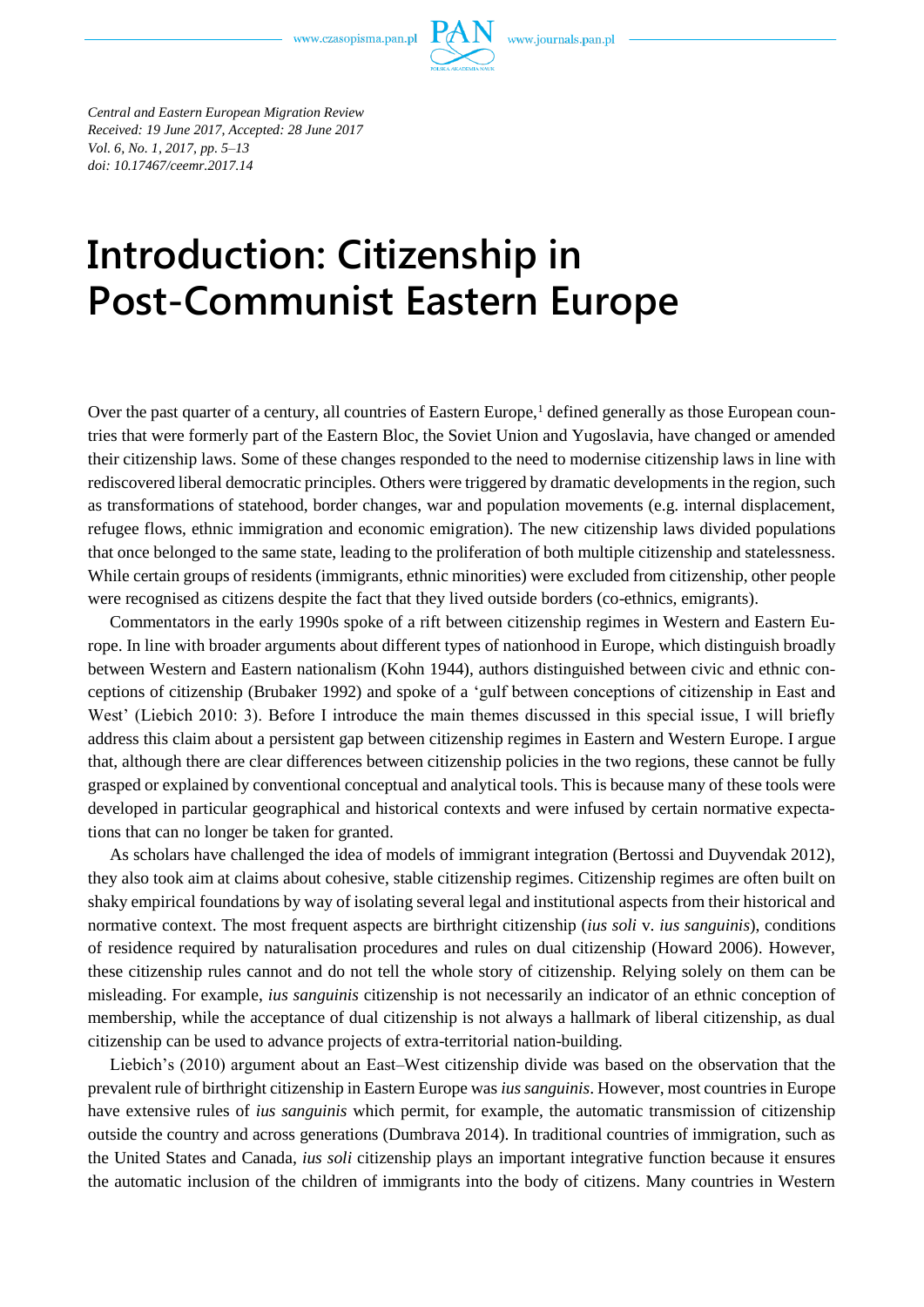www.czasopisma.pan.pl

Europe have rules of conditional *ius soli,* including for second-generation immigrants born in the host country – *double ius soli*, either in virtue of their legal traditions (e.g. the UK, Ireland) or as a response to old or new immigration (e.g. France, Germany). Except for Moldova, no other countries in Eastern Europe have provisions of *ius soli* (see Figure 1). Albania, which is not included in the chart, also has rules of *ius soli* citizenship.

# **Figure 1.** *Ius soli* **in Western and Eastern Europe**



Source: EUDO Citizenship (2017).

No clear difference exists, however, between Western and Eastern European countries with regard to the naturalisation requirement of residence. In fact, the average duration of residence required for naturalisation in the selected Eastern European countries<sup>2</sup> is slightly lower than the average duration for Western countries (see Figure 2). The acceptance of dual citizenship in naturalisation is more prevalent in Western Europe (see Figure 3). The toleration of dual citizenship shows a more general pattern: whereas only about 20 per cent of the countries in the world allowed naturalised citizens to retain another citizenship in 1960 (28 per cent of European countries), this share grew to about 60 per cent by 2013 – 69 per cent of European countries (Vink, de Groot and Luk 2016). The increased acceptance of dual citizenship is a consequence of the general application of the principle of gender equality in citizenship matters and of the rethinking of citizens' military duties and expectations.

The spread of dual citizenship is often taken as an indicator of an overall liberalisation of citizenship policies in recent decades (Joppke 2008). However, policies on dual citizenship may serve different purposes depending on the context. Apart from supporting the integration of immigrants, who are no longer forced to relinquish their citizenship of origin, dual citizenship can also be used as 'a tool for expanding the national community beyond state borders' (Bauböck 2007: 70) by offering formal and symbolic means to reintegrate emigrants, former citizens or co-ethnics. Preferential rules of acquisition or retention of citizenship for such categories of people are not confined to Eastern European countries. They exist, for example, in countries such as Denmark, Greece, Israel, Italy, Ireland, Portugal and Spain (Dumbrava 2014; Harpaz 2015; Mateos 2013). However, these citizenship policies tend to be more far-reaching and more contested in Eastern Europe than in other regions.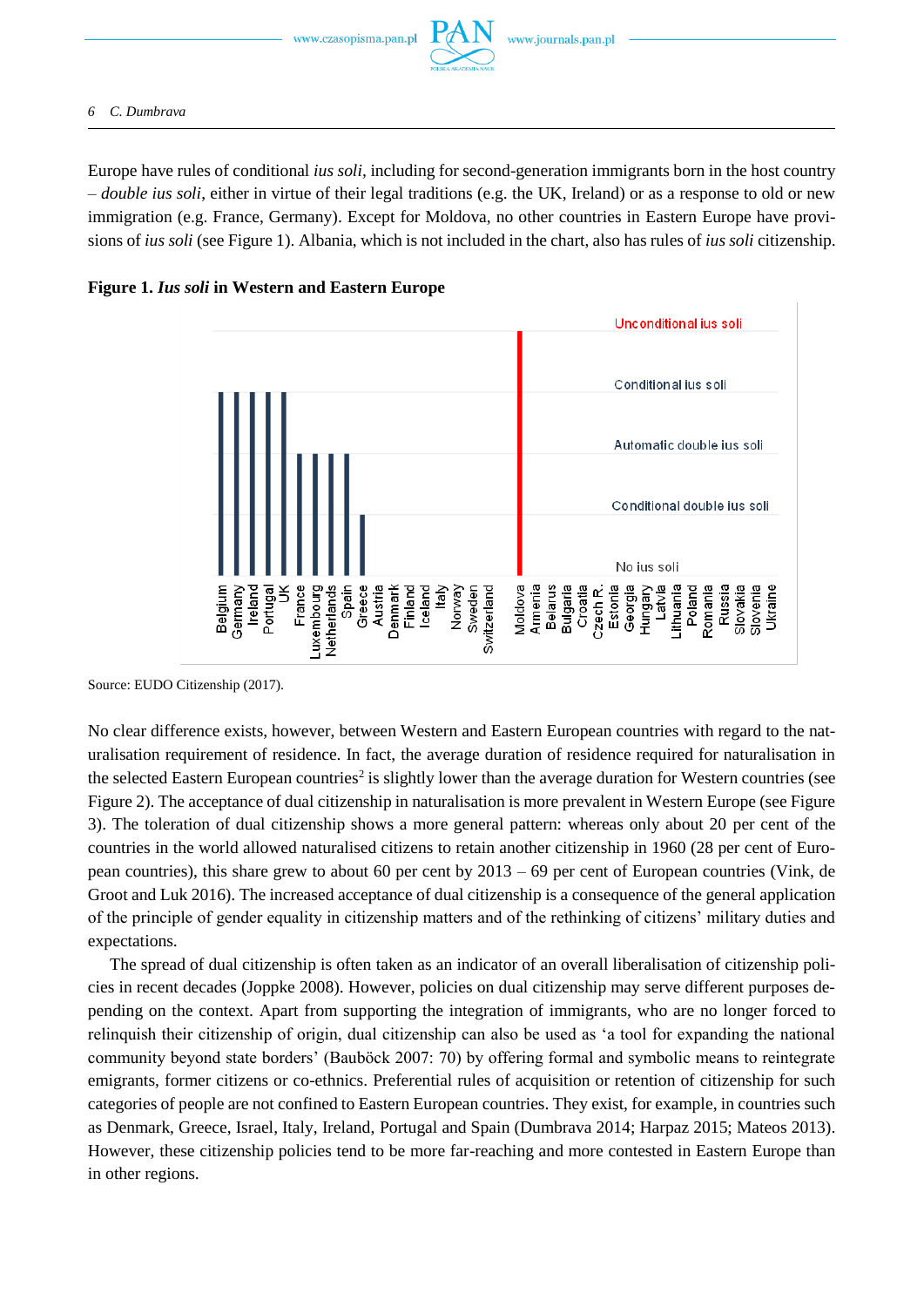



# **Figure 2. Years of residence required for regular naturalisation in Western and Eastern Europe**

Source: EUDO Citizenship (2017).

# **Figure 3. Number of countries accepting / not accepting dual citizenship during regular naturalisation in Western and Eastern Europe**



Source: EUDO Citizenship (2017).

The wide spread of co-ethnic citizenship policies in Eastern Europe can be understood in the light of the region's complex history of nation-building and of more recent demographic developments. The fall of the communist regimes and the dismantling of the multinational states of the Eastern Bloc rekindled old struggles over state- and nation-building. Many of these countries were part of federal entities such as the Soviet Union, Yugoslavia and Czechoslovakia. The new and restored states had to enact citizenship legislation in order to demarcate their populations. The redrafting of constitutions and citizenship laws provided unique opportunities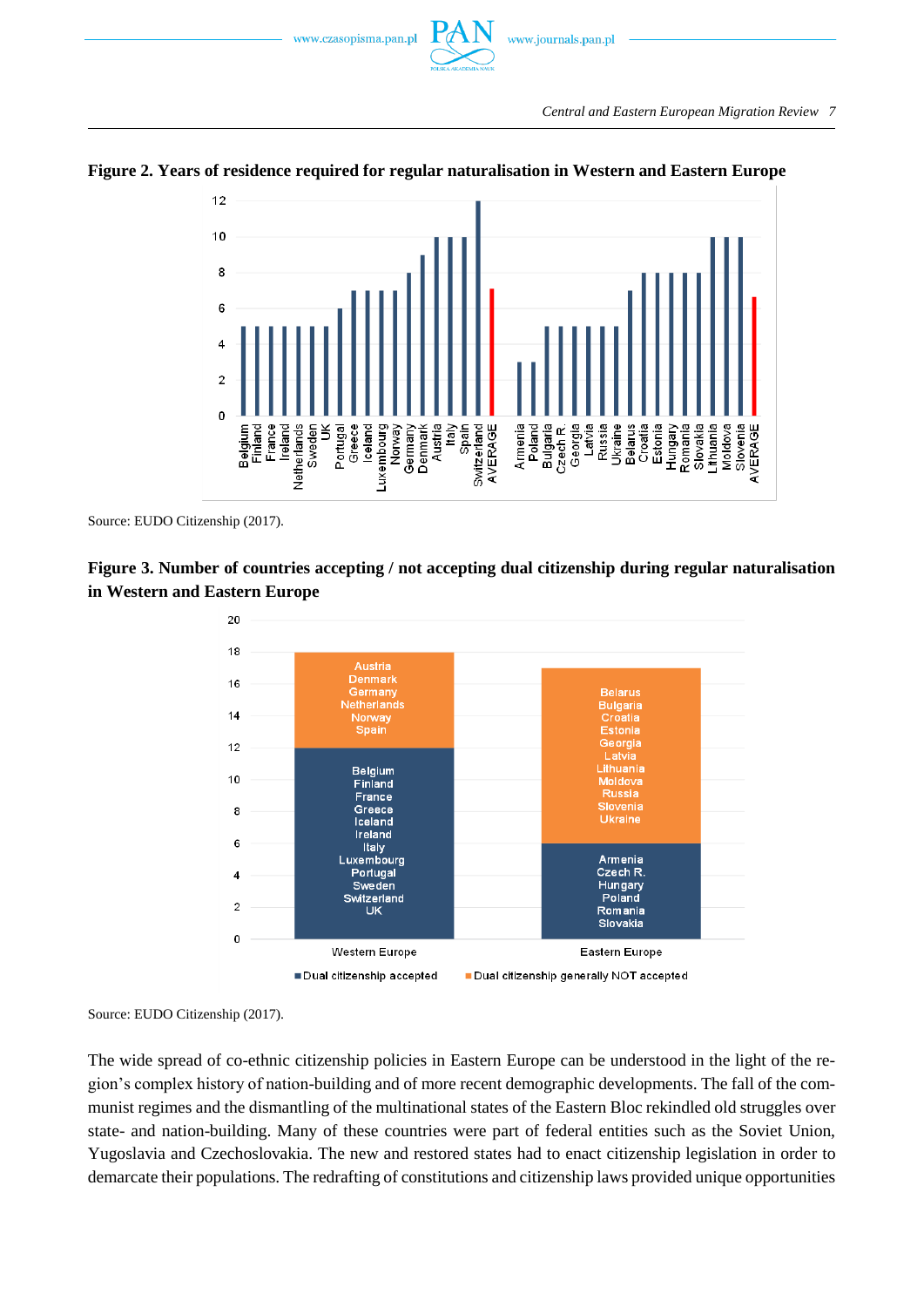

#### *8 C. Dumbrava*

to redefine the boundaries of the nation and to integrate diverse populations. However, the moment was also propitious for projects of national consolidation based on exclusion and ethnic engineering.

After 1990 most Eastern European countries acted as 'nationalising states' (Brubaker 1996), seeking to secure the control of the core ethnic majority over state institutions and over the official definition of the nation. Citizenship policies have been used to ensure the unity of the nation within and across state borders (Pogonyi, Kovács and Körtvélyesi 2010). Whereas the explicit exclusion from citizenship based on ethnic grounds was prohibited by international norms, which most of these countries were forced to accept as a condition for European and transatlantic integration, indirect exclusion based on seemingly legitimate grounds was still possible. For example, Estonia and Latvia effectively denaturalised large proportions of their populations by reinstating their pre-Soviet citizenship laws and thus excluding from citizenship all Soviet-era immigrants and their descendants (Gelazis 2000).

The projects of national reintegration in Eastern Europe were also pursued via policies of preferential inclusion of co-ethnics – people regarded as sharing special ethnic, cultural or historical ties with the country. It must be noted, however, that the presence of ethnic minorities on the territory of a country and/or of co-ethnic minorities outside its borders is not a sufficient condition for the adoption of generous co-ethnic citizenship policies. For example, Ukraine has been reluctant to adopt preferential citizenship policies for co-ethnics despite having a significant number of them living outside its borders. According to Shevel (2009), this deliberate 'civic' citizenship policy was a result of Ukraine's political and national identity conflicts that swept the country after 1990.

Comparing data on self-declared ethnicity, collected through censuses that took place in the early 1990s and the late 2000s, we can see that most Eastern European countries that had weak ethnic majorities in the 1990s had consolidated their ethnic majorities by the 2000s (see Figure 4). Moreover, the number of co-ethnics living outside their kin state and in another Eastern European country decreased considerably, from 30.9 million to 22.2 million in the same period (see Table 1), suggesting a process of ethnic 'unmixing' in the region.



**Figure 4. Ethnic majorities in Eastern European countries in the 1990s and 2000s (in % of the total population)**

Source: Pop-stat (2017).

Note: Data from censuses in Armenia (2001, 2011), Belarus (1999, 2009), Bulgaria (1992, 2011), Croatia (1991, 2011), the Czech Republic (1991, 2001), Estonia (1989, 2011), Georgia (1989, 2014), Hungary (1990, 2011), Latvia (1989, 2011), Lithuania (1989, 2011), Moldova (1989, 2014), Poland (2002, 2012), Romania (1992, 2011), Russia (2002, 2010), Slovakia (1991, 2011), Slovenia (1991, 2002) and Ukraine (1989, 2001).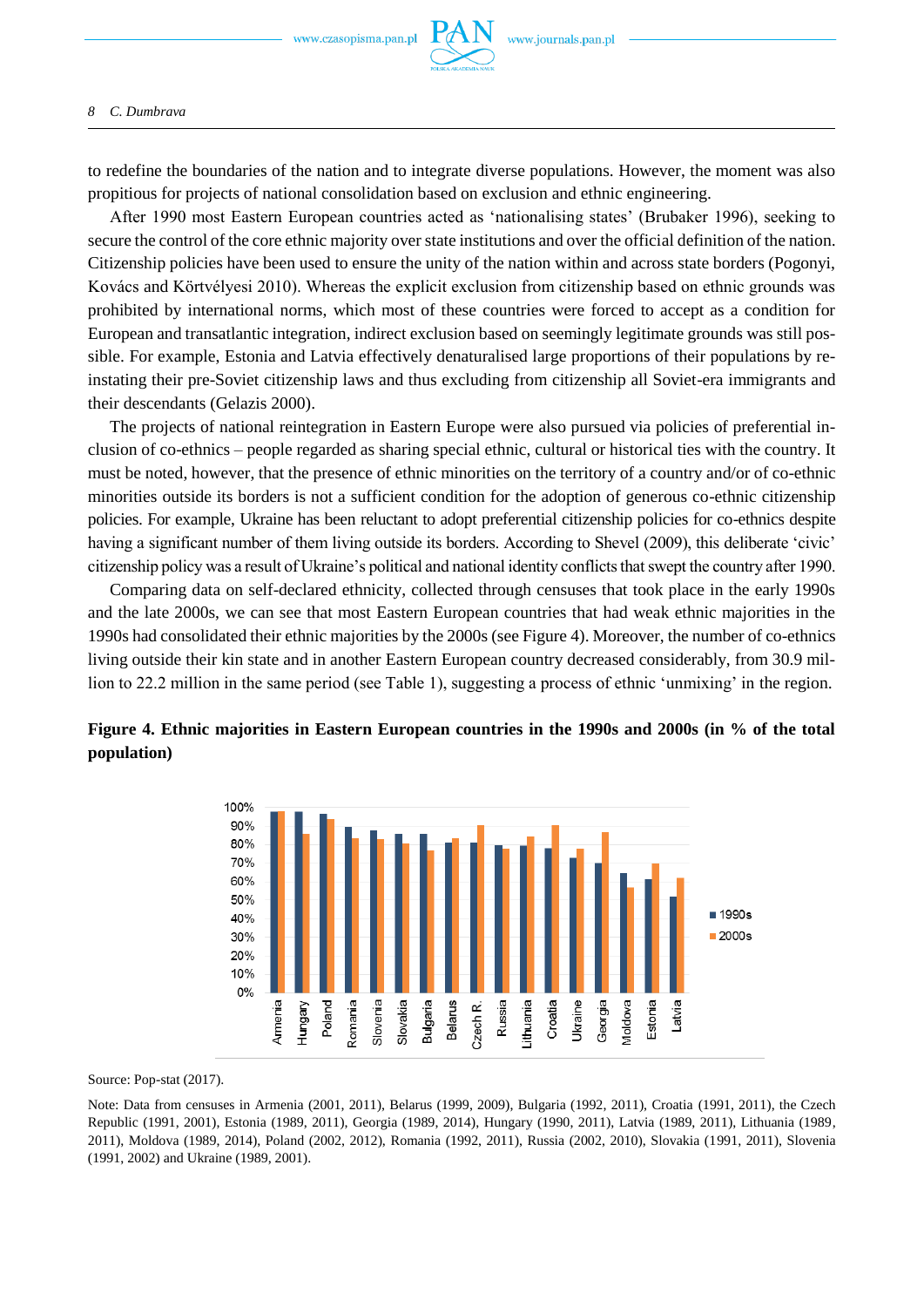

|                    | 1990s      | 2000s      |
|--------------------|------------|------------|
| Russians           | 15 413 428 | 12 572 305 |
| Ukrainians         | 5 067 222  | 991 300    |
| Hungarians         | 2 700 471  | 2 125 468  |
| Armenians          | 1810308    | 1 502 212  |
| <b>Belarusians</b> | 1 685 272  | 1 029 855  |
| Poles              | 1 135 505  | 834 265    |
| Croats             | 902 805    | 689 339    |
| Moldovans          | 529 216    | 432 729    |
| Romanians          | 517519     | 1 155 317  |
| <b>Bulgarians</b>  | 393 439    | 316 995    |
| Slovaks            | 296 503    | 253 202    |
| Georgians          | 260 030    | 202 519    |
| Lithuanians        | 112 864    | 75 723     |
| Czechs             | 79 461     | 45 214     |
| Slovenes           | 32 093     | 18 173     |
| Latvians           | 15 877     | 23 5 45    |
| Estonians          | 10 163     | 22 097     |
| <b>TOTAL</b>       | 30 962 176 | 22 290 258 |

## **Table 1. Self-declared ethnic minorities in Eastern Europe**

Source: Pop-stat (2017).

Note: According to census data from the 17 Eastern European countries (see endnote 1) and from Albania (1989, 2011), Azerbaijan (1999, 2009), Bosnia and Herzegovina (1991, 2013), Kazakhstan (1989, 2009), Kosovo (1991, 2011), Macedonia (1991, 2002), Montenegro (2003, 2011) and Serbia (2002, 2011).

According to censuses, the number of all major kin minorities in Eastern Europe decreased in the course of the two decades following the end of the Cold War – the number of self-declared Russian co-ethnics fell from 15.4 million to 12.5 million, of Ukrainian co-ethnics from 5 million to under 1 million, and of Hungarian co-ethnicsfrom 2.7 million to 2.1 million. The same holds true for other significant ethnic minorities in the region, such as Germans (whose number decreased from 1.7 million to 0.8 million) and Tatars (from 5.9 million down to 5.6 million). The only significant increase occurred in the case of Romanian co-ethnics (from 0.5 million to 1.1 million) as a consequence of a massive re-identification of 'Moldovans' as 'Romanians' in the conflict-ridden Republic of Moldova. Another notable increase is reported for the Roma, a minority without a kin state, whose number increased from 1.4 million to 1.9 million. One should not, of course, overestimate the reliability and capacity of census data to capture ethnic affiliation, not least because the number of persons who did not or refused to declare ethnic affiliation in Eastern European countries rose dramatically from 2.6 million to 13 million between the 1990s and the 2000s.

According to Eurostat (2016), between 2006 and 2015 about 330 000 persons acquired citizenship in 11 Eastern European countries that are EU member-states. Almost one third of these acquisitions occurred in Hungary, particularly after the amendment of the Hungarian citizenship law in 2010, which made it easier for persons of Hungarian origin to acquire Hungarian citizenship. However, Eurostat data only include acquisitions of citizenship by people living in the country (ordinary naturalisation) and thus do not capture the full scale of citizenship acquisitions by co-ethnics, who often acquire it from outside the country. In many Eastern European countries, preferential citizenship rules for co-ethnics constitute the primary channel of citizenship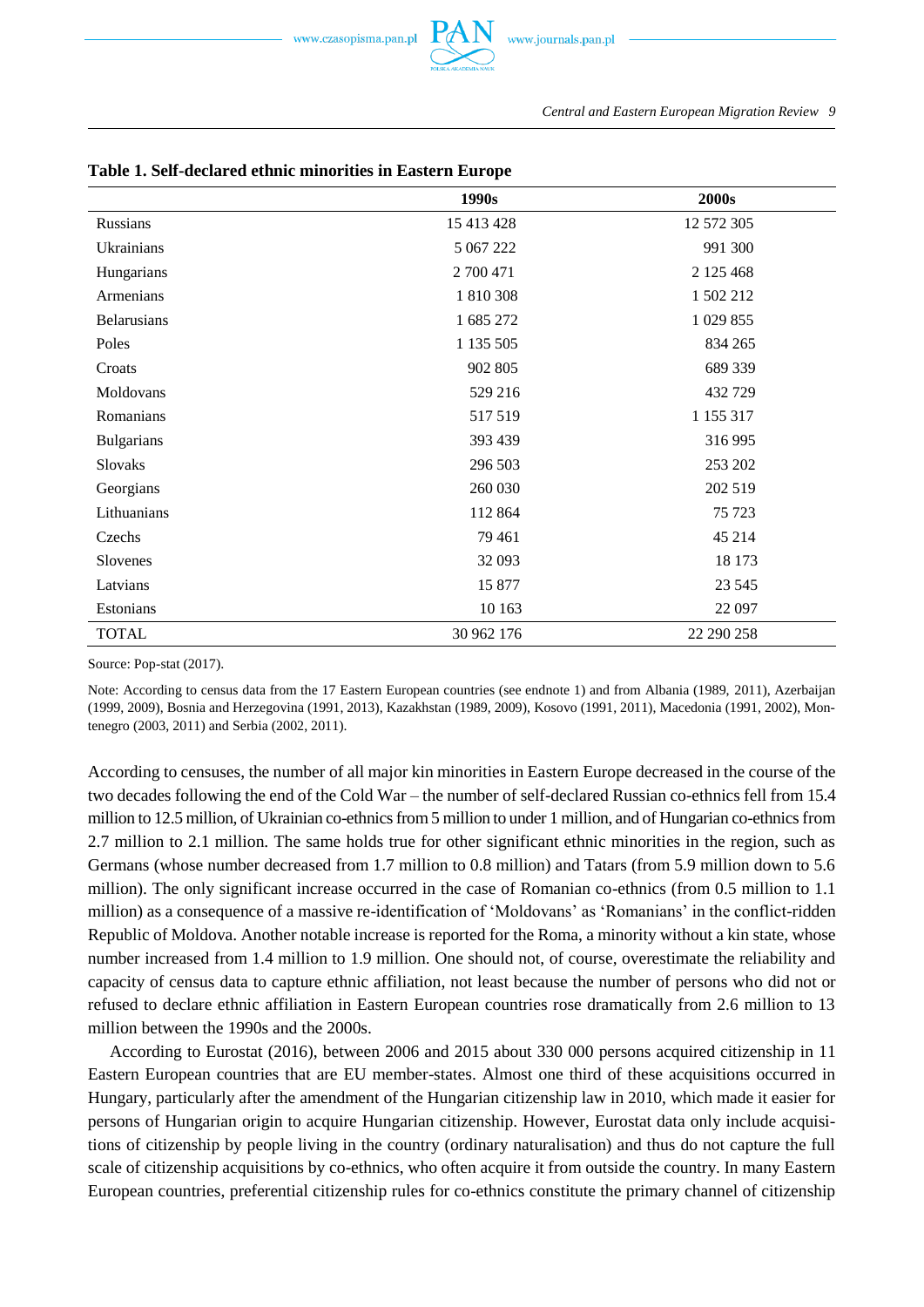www.czasopisma.pan.pl



### *10 C. Dumbrava*

acquisition. About 1.1 million persons acquired Croatian citizenship between 1991 and 2006 on the grounds of ethnicity, including 800 000 in Bosnia and Herzegovina, 100 000 in Serbia (and Montenegro) and 10 000 in Macedonia (Štiks 2012). About 600 000 persons are estimated to have obtained Hungarian citizenship on the basis of their Hungarian origins between 2011 and 2014 (Bálint 2014), whereas about 230 000 persons re-acquired Romanian citizenship between 1991 and 2012 (Iordachi 2012). The potential for further acquisitions remains great in many cases. Bulgarian citizenship can be claimed by all ethnic Bulgarians who lived in territories which remain outside the boundaries of the modern Bulgarian state – this includes about 2.5 million persons living in Macedonia and 235 000 in Ukraine and other smaller Bulgarian communities around the world. Most citizens of Moldova can claim preferential citizenship in Romania, while many Romanian, Slovakian and Ukrainian citizens can acquire Hungarian citizenship.

Given the cross-border character of ethnic diasporas in Eastern Europe, co-ethnic citizenship policies have often been greeted with resistance and suspicion by neighbouring countries. Russia's policy of handing passports to 'Russians' from the Georgian separatist region of South Ossetia is a blunt example of using citizenship as a tool of territorial revisionism. Softer policies of national reintegration through co-ethnic citizenship have also been contested by concerned states. The Hungarian–Slovak dispute over Hungary's policy of non-resident dual citizenship for Hungarian co-ethnics is a case in point. While accusing Hungary of revisionism and imperialism, the Slovak government amended its citizenship law in order to withdraw Slovak citizenship from those voluntarily acquiring another citizenship, in an attempt to dissuade Slovak citizens of Hungarian ethnicity from acquiring Hungarian citizenship (Bauböck 2010). The row intensified nationalist rhetoric in the region and threatened to destabilise diplomatic relations between several neighbouring states. When the massive distribution of passports abroad is accompanied by full political inclusion through external voting, co-ethnic citizenship policies may have disruptive effects on internal politics and may contribute to stirring up nationalist antagonisms within and across countries.

The citizenship laws of Eastern European countries follow a general European pattern with respect to the prevalence of provisions of *ius sanguinis* and to the relatively easy formal requirements for naturalisation. While the acceptance of dual citizenship is also less widespread in Eastern than in other parts of Europe, debates about dual citizenship in the region are strongly linked to the issue of co-ethnics living outside borders. In line with different projects of national consolidation, states either promote or reject dual citizenship. While not strictly confined to Eastern Europe, policies of preferential access to citizenship for co-ethnics constitute a key feature of many of the citizenship policies of these countries. In many cases, the overwhelming majority of citizenship acquisitions are made through such preferential channels, while the potential for further acquisitions remains significant.

The articles gathered in this special issue seek to analyse the development of citizenship regimes in several post-communist Eastern European countries by providing insights into specific national and regional issues and by reflecting on the existing literature on citizenship from a regional perspective.

In her article, **Pudzianowska** challenges conventional approaches to dual citizenship and makes the case for more contextual and empirically grounded studies. She shows that approaches that focus only on a select number of legal provisions can lead to distorted conclusions, such as that according to which the Polish communist dual citizenship regime had a 'liberal' outlook. Her challenge of the common assumption about the liberal character of dual citizenship is fitting and resonates well with other arguments advanced in this volume.

In a comparative analysis of seven post-Yugoslav countries, **Džankić** argues that expansive citizenship policies for co-ethnics are more likely to be adopted by countries that have consolidated nation-building projects. Conversely, countries that struggle for statehood and national consolidation tend to adopt more civic–territorial citizenship regimes for the sake of preserving ethno-political balance.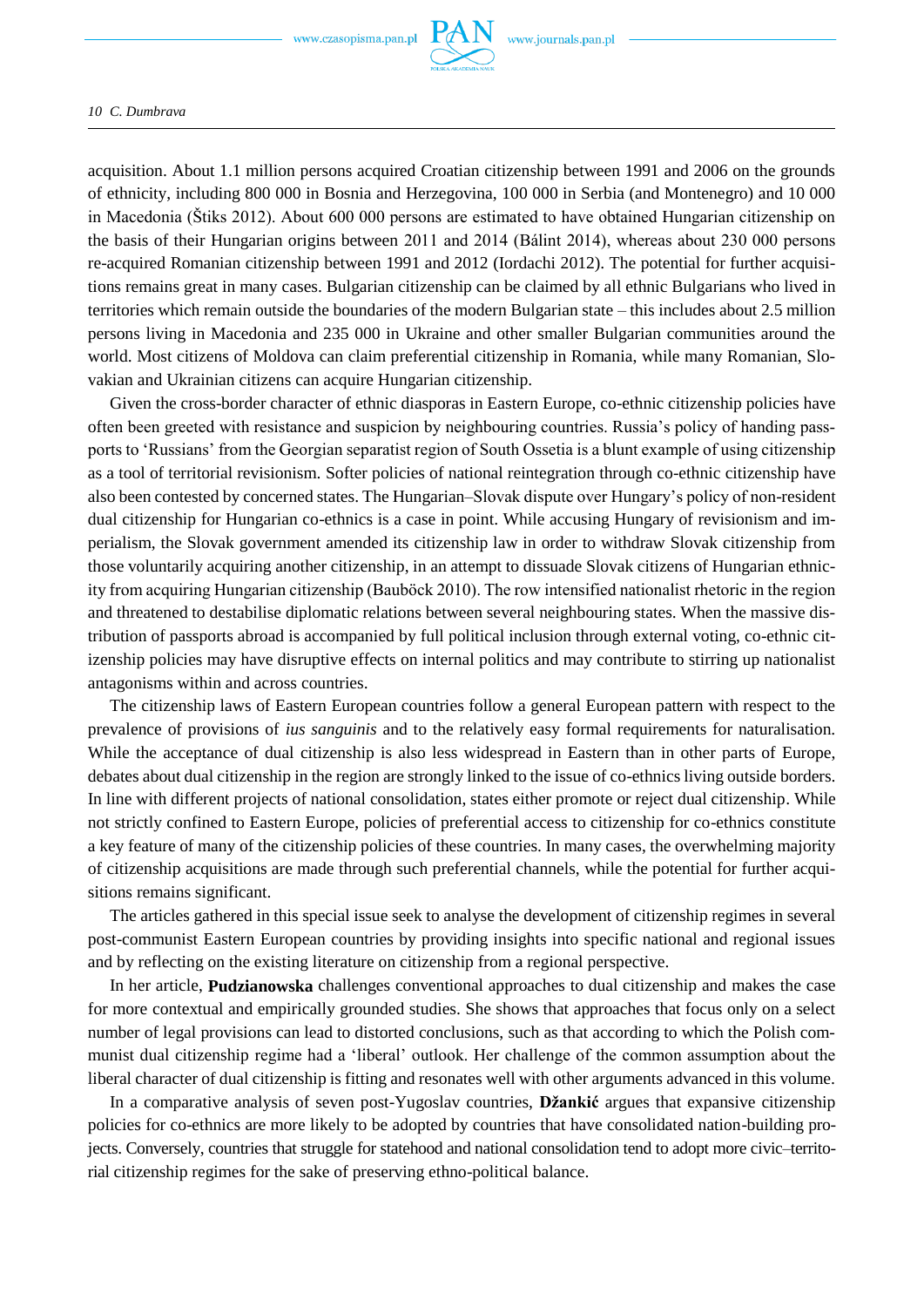

**Krasniqi** and **Töttős**, in their respective contributions, discuss two constellations of citizenship in Eastern Europe and bring forward another key dimension of the politics of (ethnic) citizenship in the region, namely the impact of European integration and citizenship. Krasniqi argues that the Albanian restrained citizenship policy towards co-ethnics is the result of a 'complex relationship between nation, state and Europe', where 'Europe' has a catalysing role which is both ideological and practical. For example, the EU put pressure on Albania to exclude Kosovar Albanians from the scope of preferential citizenship policies towards co-ethnics in order to prevent massive immigration into the EU. Töttős discusses the Hungarian policy of co-ethnic dual citizenship in the context of the conflict between Hungary and Slovakia and of the opportunities offered by European citizenship. She argues that the status and rights guaranteed by European citizenship may alleviate some of the consequences of Slovakia's policies to withdraw citizenship from persons (ethnic minorities) who voluntarily acquire Hungarian citizenship.

The European perspective is also in the background of **Knott**'s paper on the framing of the Romanian policy of citizenship restitution in the UK media. Whereas the EU could demand explicitly that the Albanian government refrain from adopting an expansive co-ethnic citizenship policy in order to avoid unwanted immigration, in the case of Romania – an EU member-state – the response has been less intrusive and involved more-nuanced normative and ideological strategies. Knott's analysis goes beyond legal–institutional aspects in order to grasp the normative constructions of citizenship in its subjective experiences. It reiterates the contested nature of citizenship and the complex motivations and understandings of political and national membership through citizenship.

Lastly, **Molodikova** navigates the widening road of Russian citizenship policy after the collapse of the Soviet Union. She situates these developments in the context of changing patterns of immigration, shifting political priorities and evolving normative understandings of the nation.

Citizenship has been rediscovered in Eastern Europe after the collapse of the communist regimes and the breakdown of multi-national states. This rediscovery revealed not only great opportunities with regard to democratic inclusion, national redefinition and the remedying of past wrongs but also important risks, such as legal and political exclusion, ethnic engineering and discrimination. The broader revival of citizenship in recent decades has triggered a renewed academic interest in issues of citizenship, albeit this research had remained biased towards Western experiences, such as long-term immigration and social integration. Although it would be ill-advised to talk of Eastern European models of citizenship, the region does present a number of empirical and theoretical puzzles that can enrich the existing literature by challenging conventional approaches and stimulating more-balanced and contextual theoretical perspectives.

> *Costica Dumbrava Maastricht Centre for Citizenship, Migration and Development (MACIMIDE) Maastricht University, the Netherlands*

## **Notes**

<sup>1</sup> Parts of this article were published previously in Dumbrava (2017). The empirical data cover (only) 17 Eastern European countries: Armenia, Belarus, Bulgaria, Croatia, Czech Republic, Estonia, Georgia, Hungary, Latvia, Lithuania, Moldova, Poland, Romania, Russia, Slovakia, Slovenia and Ukraine.

<sup>2</sup> Most countries have additional requirements regarding the type of residence, which means that, in practice, candidates for naturalisation have to reside in the country for longer periods than those specified in the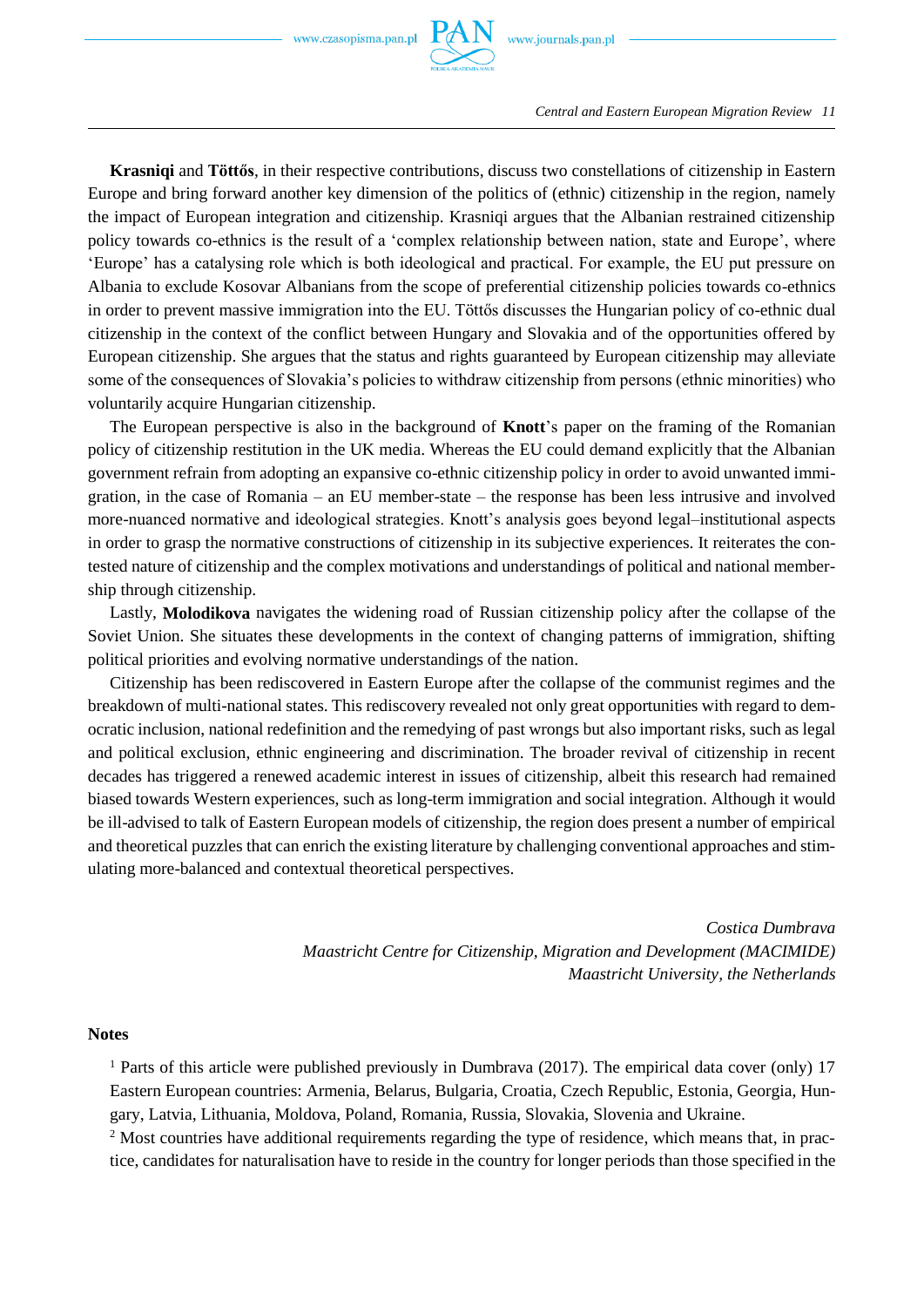

citizenship law. For example, the Polish citizenship law requires three years of residence in the country with permanent residence permit (unless exempted), which is obtained after five years of residence.

## **References**

Bálint S. (2014). Ma is jönnek a hamisított magyarok. *Index.hu*, 17 September 2014.

- Bauböck R. (2007). The Trade-Off Between Transnational Citizenship and Political Autonomy, in: T. Faist, P. Kivisto (eds), *Dual Citizenship in Global Perspective*, pp. 69–91. London: Palgrave Macmillan.
- Bauböck R. (2010). *Dual Citizenship for Transborder Minorities? How to Respond to the Hungarian–Slovak Tit-For-Tat*. EUDO Citizenship Working Paper RSCAS 2010/75. San Domenico di Fiesole: European University Institute.
- Bertossi C., Duyvendak J. W. (2012). National Models of Immigrant Integration: The Costs for Comparative Research. *Comparative European Politics* 10(3): 237–247.
- Brubaker W. R. (1992). *Citizenship and Nationhood in France and Germany*. Cambridge, MA: Harvard University Press.
- Brubaker W. R. (1996). Nationalizing States in the Old 'New Europe' and the New. *Ethnic and Racial Studies* 19(2): 411–437.
- Dumbrava C. (2014). *Nationality, Citizenship and Ethno-Cultural Belonging: Preferential Membership Policies in Europe*. Basingstoke: Palgrave Macmillan.
- Dumbrava C. (2017). *Citizenship in Central and Eastern Europe*. Comparative Report 2017/02. EUDO Global Citizenship Observatory. San Domenico di Fiesole: European University Institute.
- EUDO Citizenship (2017). *Database Modes of Acquisition of Citizenship*. San Domenico di Fiesole: European University Institute. Online: http://eudo-citizenship.eu/databases/modes-of-acquisition (accessed: 28 June 2017).
- Eurostat (2016). *Acquisition of Citizenship Statistics.* Brussels: European Commission. Online: http://ec.europa.eu/eurostat/statistics-explained/index.php/Acquisition\_of\_citizenship\_statistics#EU-28\_Member\_Sta tes\_granted\_citizenship\_to\_around\_841.C2.A0200\_persons\_in\_2015 (accessed: 28 June 2017).
- Gelazis N. M. (2000). *The Effects of EU Conditionality on Citizenship Policies and Protection of National Minorities in the Baltic States*. San Domenico di Fiesole: European University Institute.
- Harpaz Y. (2015). Ancestry Into Opportunity: How Global Inequality Drives Demand for Long-Distance European Union Citizenship*. Journal of Ethnic and Migration Studies* 41(13): 2081–2104.
- Howard M. M. (2006). Comparative Citizenship: An Agenda for Cross-National Research. *Perspectives on Politics* 4(3): 443–455.
- Iordachi C. (2012). Reacquiring the Romanian Citizenship in Historical Perspective: From the Restitution of State Citizenship to the Primacy of the Citizenship Status Acquired at Birth, in: I. Iordachi (ed.), *Reacquiring the Romanian Citizenship Historical, Comparative and Applied Perspectives*, pp. 310–395. Bucharest: Curtea Veche.
- Joppke C. (2008). Comparative Citizenship: A Restrictive Turn in Europe? *Law and Ethics of Human Rights*   $2(1): 1-41.$
- Kohn H. (1944). *The Idea of Nationalism: A Study in Its Origins and Background*. New York: Macmillan.
- Liebich A. (2010). Is There (Still) an East–West Divide in the Conception of Citizenship in Europe?, in: R. Bauböck, A. Liebich (eds), *Is There (Still) an East–West Divide in the Conception of Citizenship in Europe?* EUI Working Paper RSCAS 2010/19. San Domenico di Fiesole: European University Institute.